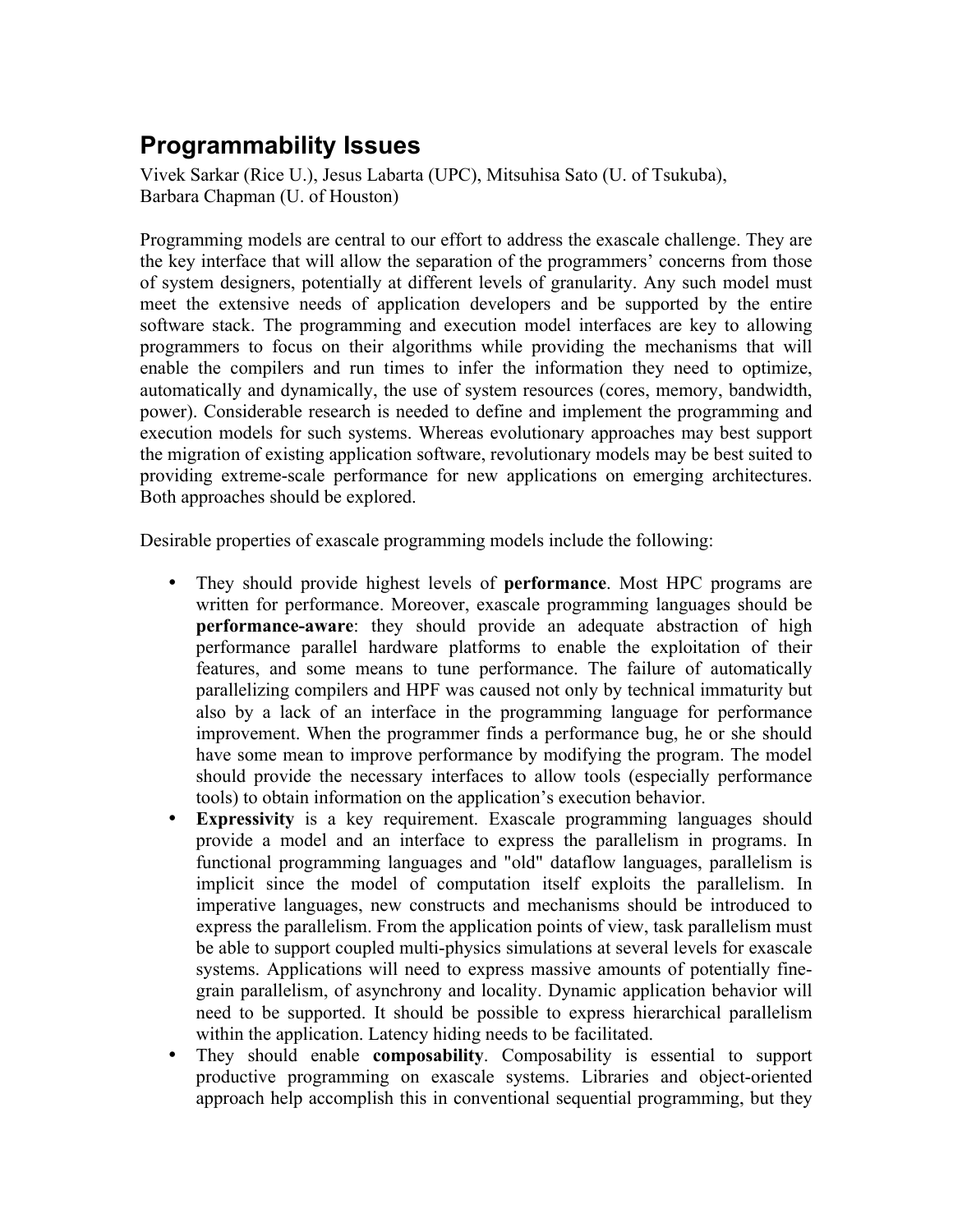don't always work in parallel programming. For example, it is difficult to use parallel libraries with current OpenMP. Parallel object-oriented programming is sometimes useful, but has some problems.

- They should support **fault tolerance** and **error handling**. Fault tolerance is one of the most difficult issues faced on exascale systems. If faults are exposed to programmers, then some programming language support will be required to handle them. It must moreover be possible for an application to respond to faults and program errors gracefully rather than simply crashing.
- They need to support **massively parallel I/O**. An abstraction of I/O, including the file system, may help programmers handle the huge amounts of data that will have to be read and written.

Approaches to programming exascale systems should take the following into account:

- There is a need to provide a **smooth transition path** from existing practices and codes to future approaches. **Programming environments** will be needed that support this transition, as well as all phases of application development and tuning on exascale architectures under new and enhanced programming models.
- Approaches should provide **portability (functional and performance)** across platforms such that the porting effort can be amortized over the foreseeable variation of systems to appear from now till the exaflop era and beyond.
- **Incremental** parallelization/tuning of applications is a desirable property closely related to the above two issues.
- Initial approaches should address the **device, node and system level** programming. Proposals for hybrid programming should ensure clean interaction between the different levels and ensure that the synchronization semantics and scheduling decisions at one level do not imply restrictions on other levels.

Topics for detailed study include:

- **Address space structure**. Identify abstract levels of a structure that is simple enough for use by a programmer to express objects/ideas yet allows the run time flexibility regarding its mapping to the potentially varied physical structure.
- Flexible **work generation** (parallelism/task specification) **and synchronization structures** beyond pure fork-join approaches in order to support flexible parallelism and **high levels of asynchrony**. Ideas from data flow or functional programming may be revisited and smoothly integrated into current practices.
- **Latency tolerance**, being able to specify required data accesses with large lookaheads such that implementations (compiler or run time) can anticipate the required data transfers and schedule them appropriately.
- The issue of **hierarchy and heterogeneity**, providing mechanisms for **modular** designs with interchangeable implementations of tasks.
- **Separation of functionality and performance**, providing mechanisms for the programmer to provide hints that may help satisfy performance or power requirements, but are not required to provide functionality of the algorithms.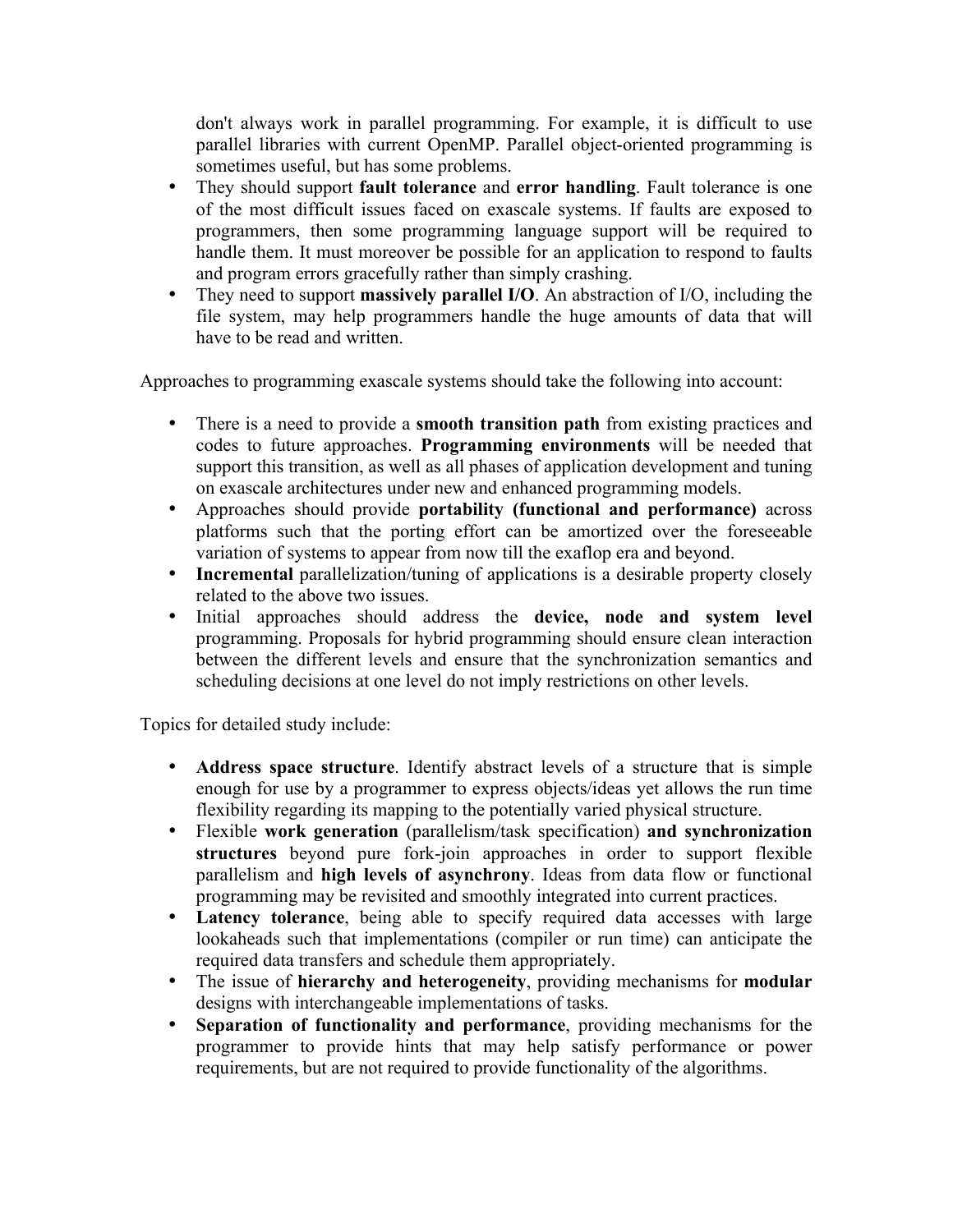- **Malleability,** the ability of applications to dynamically adapt to the available resources which may vary during a job run. Programming and execution models should support/promote malleable programming practices by separating (virtualizing) the algorithmic structure of a program from the resources where it is executed.
- **Error handling and fault tolerance.** Providing the appropriate hooks for resilient applications.
- **Application development environments** that facilitate the migration of current codes and/or the development of new ones from scratch.

The evolutionary path aims to adapt existing programming models to needs of exascale computing, and facilitate task of creating and tuning potentially hybrid application codes. This could include work to enhance MPI, OpenMP, CUDA/OpenCL or other approaches to programming accelerators and SIMD units, as well as work to improve their interoperability. It might also include more effort to deploy the PGAS languages and ensure that they may interoperate with other programming interfaces. A revolutionary path might be based upon HPCS languages or might be a completely new path. It might be worthwhile to revisit old parallel programming models and languages to obtain new insights from the past, as is being done in the architecture community. Functional programming models used to programming the dataflow machines, such as Id, SISAL, ... could be interesting to evaluate. HPF was a great effort to develop a standard parallel programming language and is also worthy of re-examination. It is important to take their experience of failure into account for better future developments.

In such an open field, it is advisable to pursue a few alternatives and ensure there is sufficient sharing of experiences as well as **comparative studies** between them. These should be in terms of complexity/readability of the code and programming effort as well as performance (both actual measurements on common platforms as well as predictions for different potential targets). Although these types of studies are often difficult to perform, special efforts should be devoted to that. **Common sets of algorithms** should be used for evaluation by all the proposed models.

Finally, we should promote efforts to develop standard APIs between several levels and components of existing software in the IESP community. For programmers and endusers, candidates for standardization will include:

- PGAS languages (UPC and CAF, ...)<br>• Global views models such as Chanel a
- Global views models such as Chapel and HPF

For the system developer, the candidates are:

- One-sided communication APIs
- Fault tolerant model and APIs
- API for I/O on massively parallel system
- API for accelerators
- Performance profile API and data format such as OTF
- API for thread scheduler